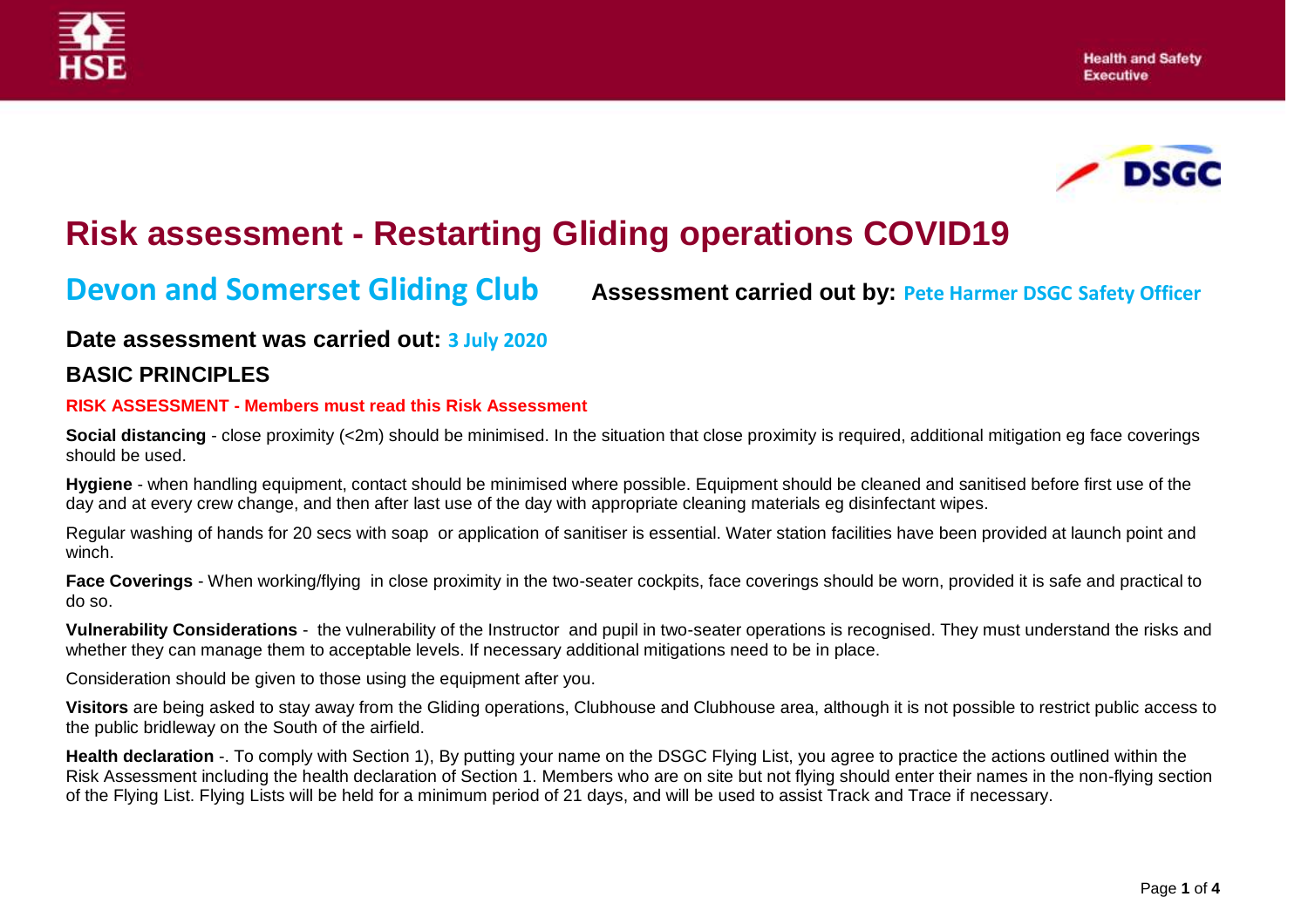

| What are the<br>hazards?                                 | <b>Activity</b>                                                                                                                                                                    | Who might be<br>affected | What action do you need to take to control the risks?                                                                                                                                                                                                                                                                                                                                                                                               | Who needs to carry<br>out the action? |
|----------------------------------------------------------|------------------------------------------------------------------------------------------------------------------------------------------------------------------------------------|--------------------------|-----------------------------------------------------------------------------------------------------------------------------------------------------------------------------------------------------------------------------------------------------------------------------------------------------------------------------------------------------------------------------------------------------------------------------------------------------|---------------------------------------|
| 1. Contact with<br><b>COVID19 infected</b><br>persons    | Gliding activities                                                                                                                                                                 | All members on<br>site   | All members on site should confirm that<br>- they have not been diagnosed with COVID19 at any time in the<br>past 14 days<br>- they do not have any symptoms of COVID19 at any time in the<br>last 8 days<br>- they have not been in close contact with someone who has<br>COVID19 in the past 14 days<br>- they are not required to be quarantined<br>If any of the above apply then they must stay away from the<br>Club and follow NHS guidance. | All members on site                   |
| 2. Catching<br><b>COVID19 from two</b><br>seat operation | Activities include<br>- Preparing the<br>site and aircraft<br>- Removing gliders<br>from hangar<br>- Preparing the<br>gliders, eg<br>batteries,<br>parachutes, daily<br>inspection | Instructor & Pupil       | Minimise the number of people involved in each operation.<br>Ensure hands sanitised before handling equipment.<br>Clean surface touched after getting gliders from the hangar,<br>including wingtips, nose of fuselage, cable release.<br>Sanitise hands after handling equipment                                                                                                                                                                   | <b>Instructors &amp; Pupils</b>       |
|                                                          | Pre-flight activities<br>including briefing,<br>preparing cockpit<br>and access                                                                                                    | Instructor & Pupil       | Briefings shall be conducted outside the glider.<br>Ideally parachutes will be used by a single pupil on any<br>individual day.<br>Pilots shall cleanse with disinfectant wipes, all items potentially<br>touched by previous pilot, including wiping hard internal<br>surfaces, canopy frame, controls, handles, instruments etc.                                                                                                                  | Instructors & Pupils                  |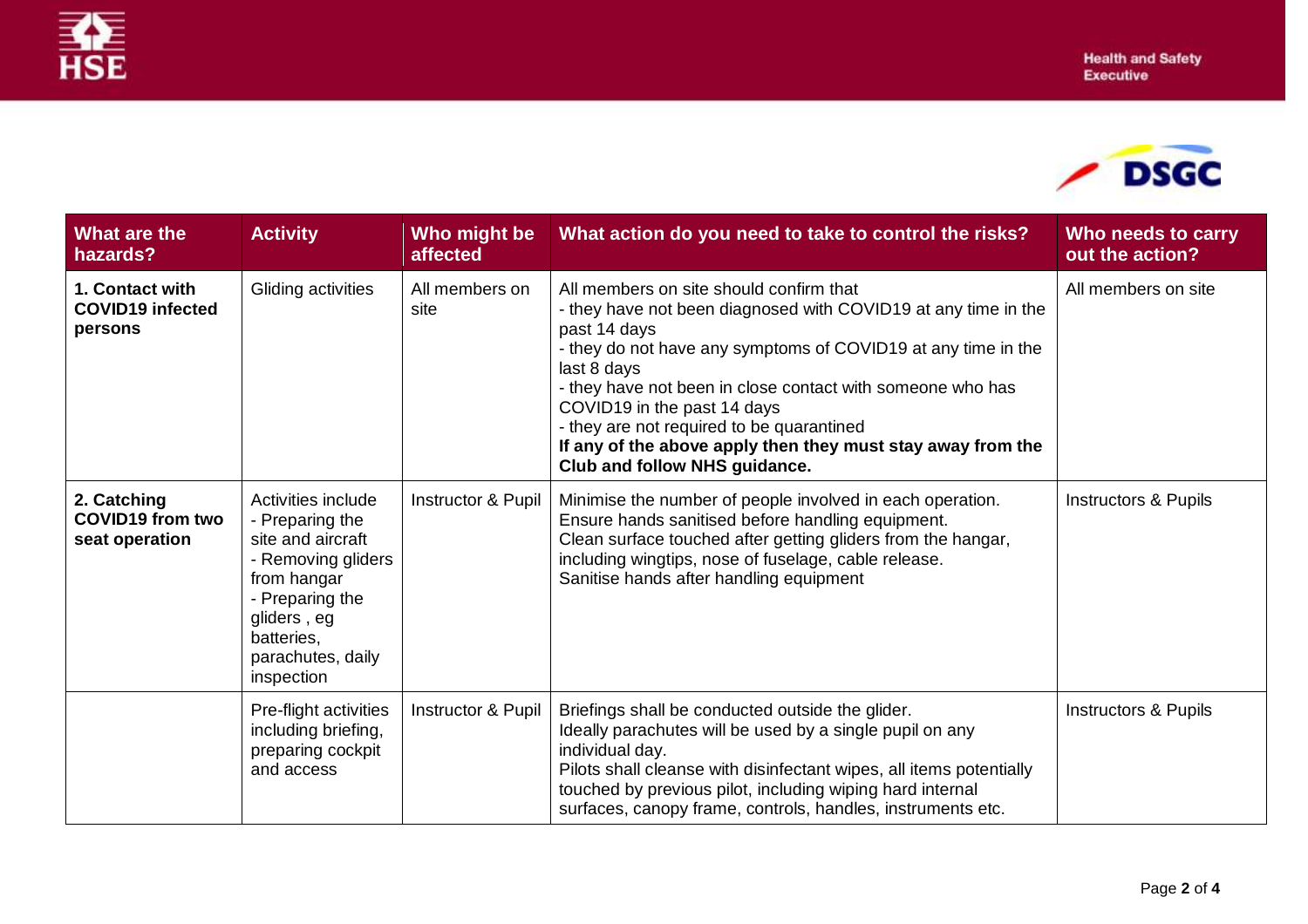

| What are the<br>hazards?                          | <b>Activity</b>                                                                                                                      | Who might be<br>affected       | What action do you need to take to control the risks?                                                                                                                                                                                                                                                                                                                                                                                                                | Who needs to carry<br>out the action? |
|---------------------------------------------------|--------------------------------------------------------------------------------------------------------------------------------------|--------------------------------|----------------------------------------------------------------------------------------------------------------------------------------------------------------------------------------------------------------------------------------------------------------------------------------------------------------------------------------------------------------------------------------------------------------------------------------------------------------------|---------------------------------------|
|                                                   |                                                                                                                                      |                                | To ensure social distancing front and rear cockpit should be<br>cleaned sequentially unless face coverings are worn.<br>Care to be taken when entering the glider, recommended that<br>front seat pilot enters first.<br>Face coverings shall be worn in flight providing it is safe to do<br>SO.                                                                                                                                                                    |                                       |
|                                                   | Post-flight<br>activities including<br>exit from aircraft,<br>retrieving gliders<br>and preparing for<br>next crew and<br>debriefing | Instructors &<br><b>Pupils</b> | Care to be taken when exiting the glider, recommended that<br>Rear seat pilot exits first.<br>After flight, Pilots shall cleanse with disinfectant wipes, all items<br>potentially touched, including wiping hard internal surfaces,<br>canopy frame, controls, handles, instruments etc.<br>To ensure social distancing front and rear cockpit should be<br>cleaned sequentially unless face coverings are worn.<br>Debriefing shall take place outside the glider. | <b>Instructors &amp; Pupils</b>       |
|                                                   | Putting gliders<br>away                                                                                                              | Instructors &<br><b>Pupils</b> | At the end of use. All equipment likely to have been touched<br>during the day should be wiped down with disinfectant wipes<br>including wiping hard internal surfaces, canopy frame, controls,<br>handles, instruments etc.<br>Clean surfaces touched after putting gliders in the hangar,<br>including wingtips, nose of fuselage, cable release. Batteries<br>and parachute clips.                                                                                | <b>Instructors &amp; Pupils</b>       |
| 3. Catching<br><b>COVID19 from solo</b><br>flying | As above                                                                                                                             | Pilots                         | As above cleaning regimes                                                                                                                                                                                                                                                                                                                                                                                                                                            | <b>Pilots</b>                         |